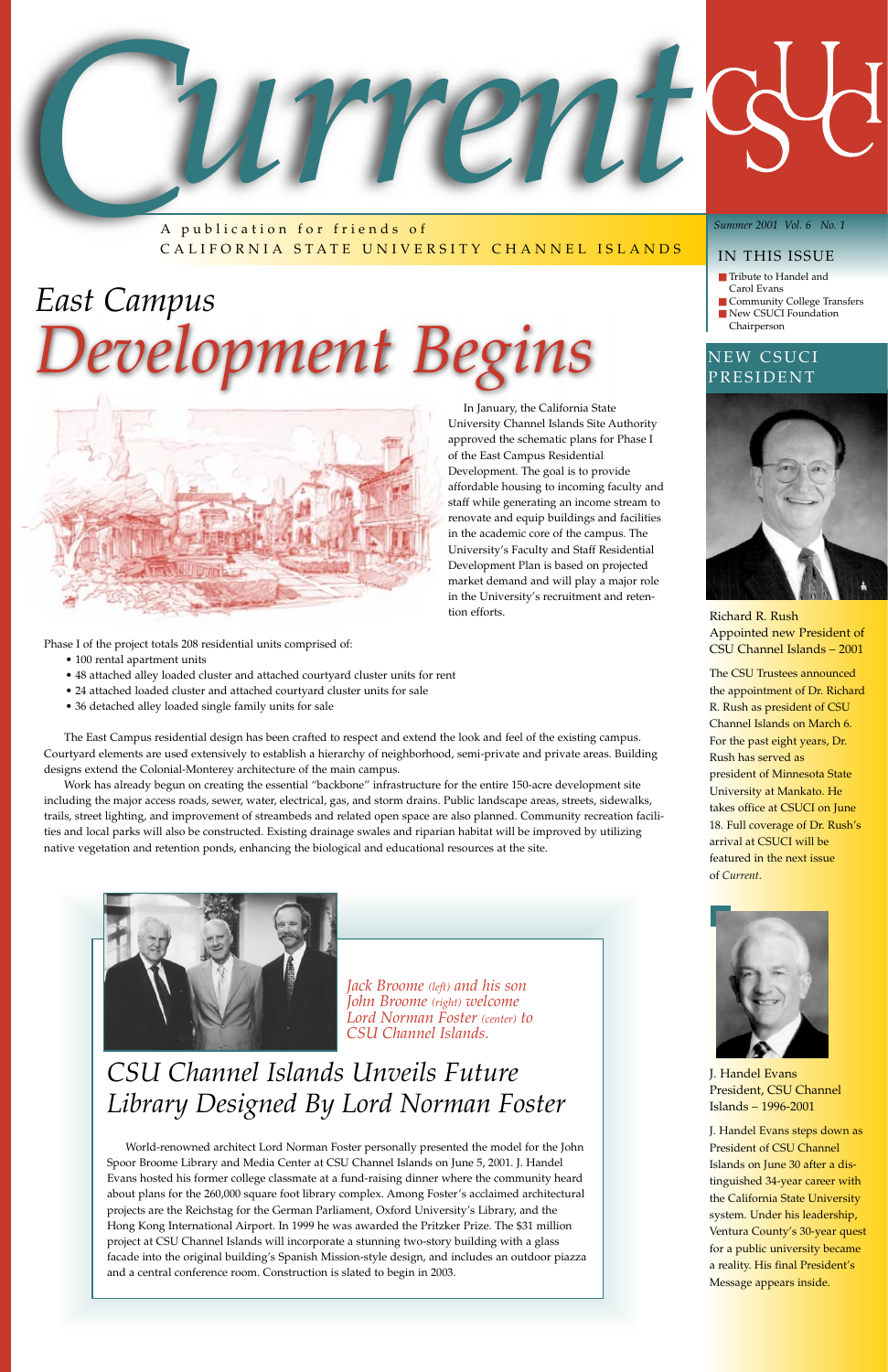## ACADEMIC PLANNING

## *Educational Initiatives To Benefit Children*

The center proposes to work with the Ventura County Children and Families First Commission to connect parents, agencies, neighborhoods for learning, schools, community members, colleges, and healthcare providers with the people and services necessary for training, resources, capacity building, partnerships, special needs studies and program evaluation for early childhood care and education.

A pre-kindergarten through eighth grade Charter Professional Development School proposal was funded by the State Department of Education for \$35,000 to develop a charter school. Six subcommittees and a steering committee of more than 40 members have been working to develop a charter to be submitted to the Pleasant Valley School District in late September. The district board has approved a temporary location at the El Rancho School in Camarillo, and an operating memorandum of understanding is in development.

## *Board To Review Science Building Plans In July*

A daylong faculty, staff and technical users group workshop was held on March 14 to review the new \$10 million science building program and function plans. Architects from Bobrow Thomas and Associates reviewed the program, which includes eight laboratories comprised of biology, chemistry, physical sciences, computer/information science, and mathematics. Optimal bench layouts, fume hood ratios, support space, telecommunications, faculty office, conference space and a 100-seat lecture hall were discussed. Participants included Bill Krohmer of CSU Northridge, Dick Williams and Sam Wiley of CSU Dominguez Hills, Mike Shea of CSU Sacramento, Maureen Harrigan and Floyd Martin of Moorpark College and Vic Belinski of the Ventura Community College system. Staff members of CSUCI academic and facilities, planning and operations engaged in lively dialogue with the architects. The working drawings will go before the CSU Board of Trustees in July, pending state budget approval including the proposed capital outlay expenditure.

## *Community Colleges Lay Groundwork for Smooth Transfers*



The search for six staff members, including two outreach workers, an event planner and three administrative and budget support personnel, has successfully concluded. Faculty recruitment is proceeding extremely well and appointments should be in place by mid-June. New faculty will be introduced with relevant disciplinary and biographical information in the next issue of *Current*.

Positions are open for the university librarian, director of admissions and records and director of financial aid. Applicants are invited to apply online at the University's Web site: www.csuci.edu.

CSU Channel Islands is pleased to welcome all 18 CSU Northridge at Channel Islands staff members who successfully transferred to CSU Channel Islands effective February 15. The staff will continue to serve CSUN students and gradually add responsibility for CSUCI students in fall 2002.

It's the little things that make CSUCI a student- and visitorfriendly place, such as making sure the information given on the telephone is correct, creating a climate of trust and support among employees, and not sending students from office to office to get a question answered.

To master these little things, a group of Channel Islands staff members recently participated in an Advanced Connections workshop. Developed by Noel-Levitz, a higher education consulting firm, Advanced Connections seeks to train-thetrainers to excel in customer service. Thirteen staff representatives from across the Channel Islands campus trained in the three modules on improving service: how to avoid giving visitors the campus runaround, how to be effective in communications, and how to correct the problem when service breaks down.

Sue Saunders, coordinator of outreach and student recruitment, reported, "Now that a core group has gone through the training, we are equipped internally to direct workshops for new employees in many areas; including new faculty members, building and grounds, parking, and administration workers."

#### RECRUITMENT UPDATE

#### STAFF HONES SERVICE SKILLS

*President Evans and executives from community colleges celebrate the signing of the Transfer Admissions Agreement*

*CSU Channel Islands spearheaded a proposal, collaborating with CSU Northridge, Oxnard College, Moorpark College, Ventura College and Child Development Resources, to obtain a "Center for Excellence in Early Childhood Development" on campus.*

> Nearly 60 community college administrators and faculty assembled on campus in April for a preview of the initial CSU Channel Islands degree programs, which will open to transfer students in fall of 2002.

In addition to attendees from Ventura College,

Oxnard College, and Moorpark College, representatives from as far away as Antelope Valley College in Lancaster, Pierce College in Woodland Hills and Santa Monica College also attended.

"The purpose was to preview the first Channel Islands undergraduate programs, including degrees in business management, liberal studies, environmental sciences, computer science, and languages and culture," reported Stephen Lefevre, director of the CSUN Off-Campus Center. "We need to remember that

Channel Islands' first students are now finishing their freshman year. We want to lay the groundwork now for a smooth transfer."

Barbara Thorpe, associate academic vice president, and Lynne Cook, chair of the Faculty Council, opened the meeting with an outline of the University's academic master plan, which was approved by the CSU Board of Trustees in February. The master plan provides a five-year blueprint of undergraduate majors and graduate degree programs. CSUCI will admit its first freshmen in fall of 2003.

During separate breakout sessions, the community college and CSUCI representatives began the detailed discussion of the lower division preparation work students ought to satisfy before transferring. Called "articulation," the process of identifying equivalent courses that offer credit at another institution (such as Channel Islands) is an important part of facilitating the transfer process.

"The new CSUCI faculty arriving in August will lead the new program development. These sessions will help inform their planning efforts so they will be most effective when they arrive," said Dr. Thorpe.

Degree programs at the CSU Northridge Off-Campus Center will continue to be available in 2002 and thereafter in those disciplines that CSUCI does not offer.

*"We need to remember that Channel Islands' first students are now finishing their freshman year. We want to lay the groundwork now for a smooth transfer."*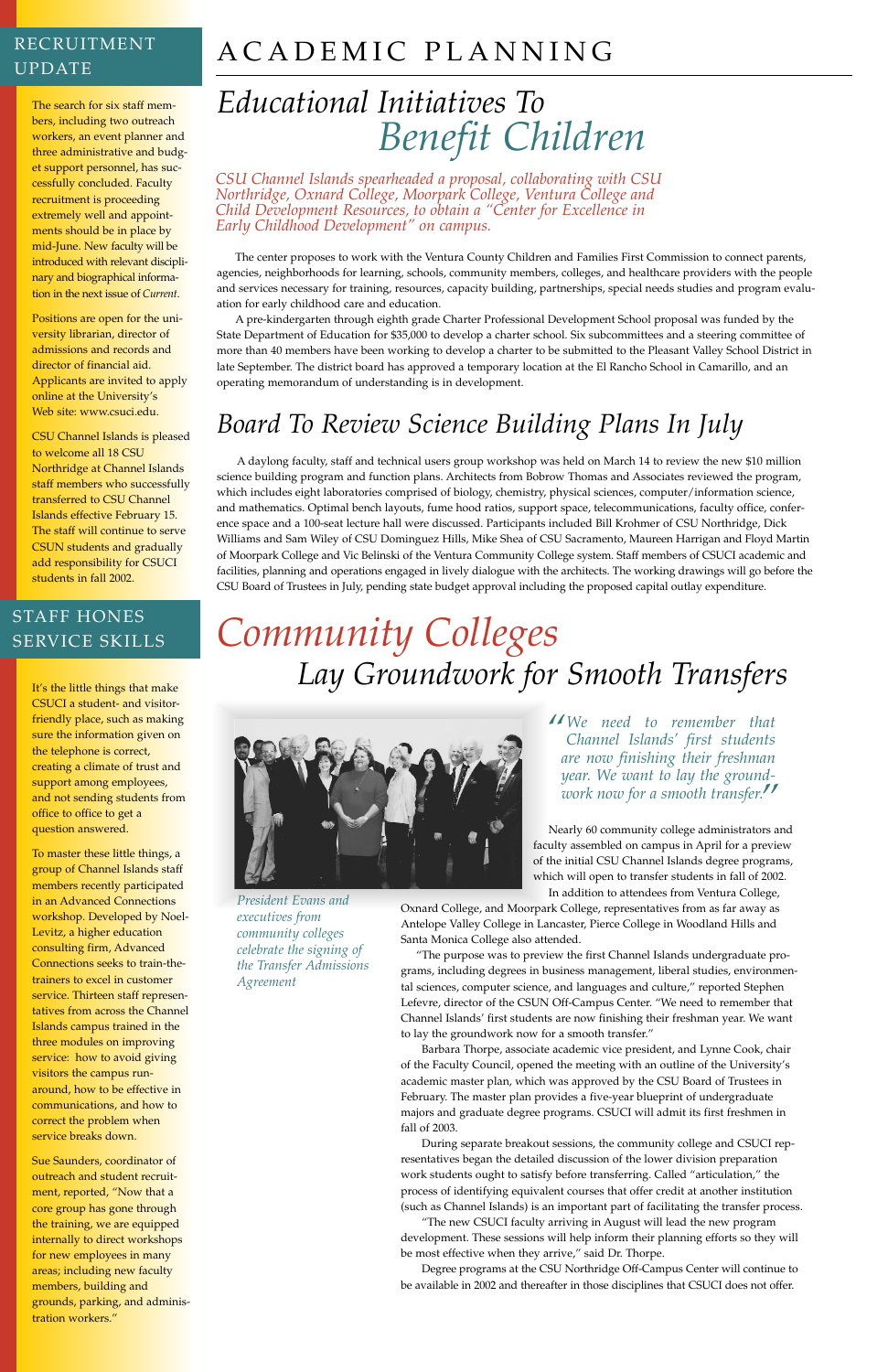## *University Hosts Pacific Bell Chief Executive*

**More than 150 business owners and corporate**<br>
executives from the Ventura County region<br>
gathered to hear Wilkins speak on "The Changing<br>
He is responsible for all of Pacific Bell and Nevada Bell business and executives from the Ventura County region gathered to hear Wilkins speak on "The Changing Face of Telecommunications."

consumer market sales, marketing, customer service, network services as well as external affairs. Wilkins was named one of the "Top 50 African Americans" by Black Enterprise magazine in 1999. He serves on the Board of H&R Block, and is past chairman of the Kansas City Area Development Council.

### *Getty Chief Speaks to President's Circle*

**Barry Munitz, president and chief executive of the J. Pau<br>Getty Trust, addressed the University's President's Cir<br>on April 12, 2001. Billed as "A** chief executive of the J. Paul Getty Trust, addressed the University's President's Circle Conversation with Barry Munitz," the event was a lively exchange of ideas about art and culture, education and community, and more than a few thoughts about the new university. Responding to a question from the audience of more than 100 guests, Dr. Munitz said that the biggest challenge facing CSUCI is to stay focused while seizing opportunities and achieving a level of growth that is comparable to the University's resources and abilities.





# *CSU Channel Islands Foundation*

*Pacific Bell and Nevada Bell President and CEO Ray Wilkins Jr. was the featured speaker at the University's Corporate Council Luncheon on April 3.*



*Left to Right: Mike Morgan, Mayor of Camarillo; Ray Wilkins, President of Pacific Bell and Nevada Bell; Daniel Del Campo, Mayor of Thousand Oaks; Lora K. Watts, President, Pacific Bell, Los Angeles*

*Left to Right: J. Handel Evans, Carol Evans, Barry Munitz, Bruno Pozzi, Dr. Victoria Pozzi*

*CSUCI Foundation Chairperson Pat Richards*

#### DONATIONS FROM LOCAL BUSINESSES AND RESIDENTS BOOST UNIVERSITY

<sup>t</sup> their annual meeting in November, the CSU Channel Islands<br>
Foundation Board elected Pat Richards as their new chairperson.<br>
Ms. Richards has been a member of the CSUCI Foundation Board for<br>
three years and has served a Foundation Board elected Pat Richards as their new chairperson. Ms. Richards has been a member of the CSUCI Foundation Board for three years and has served as chair of the Development Committee. relationship manager for Ventura County Commercial Banking Center.

#### *Gerald and Dorothy Scott*

and their children Andrea, Jerry and Mark have made a commitment of \$100,000 to establish the Scott Family Endowed Scholarship Fund. As the owners of Canteen Food and Vending of Coastal California, the Scott family wants to support students who demonstrate individual initiative and academic achievement but need financial assistance to attend college.

#### *The University recently*

launched a Gift Annuity program and is pleased to announce two gifts from local residents. The first will provide a \$100,000 endowment to support library programs and services, and the second will provide \$46,000 to endow a scholarship fund. Gift annuities enable a donor to plan a generous gift to CSU Channel Islands while receiving a lifetime income. For further information, please contact Elizabeth Stacey, director of development, at (805) 437-8429.

#### *Homes for Books II*

concluded its second successful fund drive with more than \$32,000 contributed to the University's library by Coldwell Banker Town & Country and this year's new partner, Wells Fargo Home Mortgage. \$50 was donated to CSU Channel Islands each time a home was sold or a loan was funded over a three-month period. Personalized bookplates are placed in a library book with a copy going to clients as a keepsake.

*CSUCI Foundation Selects New Chairperson* 



"My goal for 2001 is to widen the circle of support to reflect all sectors of our region," said Ms. Richards. "The message we need to carry to our community is the need for private support. Providing the finest faculty, facilities and programs for our students requires more than the basic assistance provided by the State. We have waited more than thirty years for our University, and it is important that our community continues to demonstrate our commitment to establishing one of the finest universities in the CSU system."

One of the most active people in the local community, Pat Richards serves on the Board of Directors and is a Founding Member of Studio Channel Islands Art Center. She is also president of Pacific Agribusiness Alliance and serves on the Camarillo Boys & Girls Club Board of Directors.

*"My goal for 2001 is to widen the circle of support to reflect all sectors of our region. "*